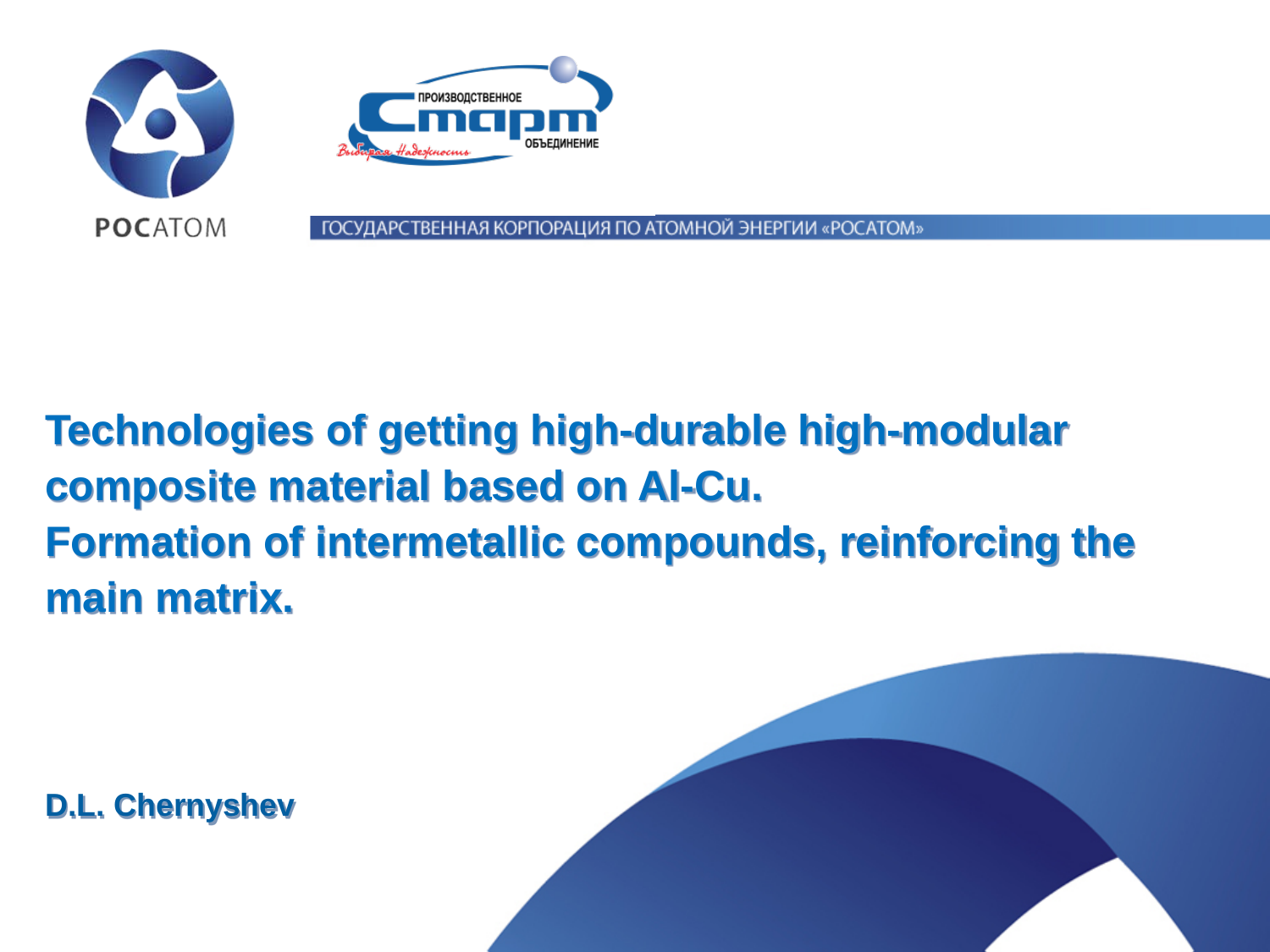



#### Formation of a number of intermetallic phases with the composition of CuAl, CuAl<sub>2</sub>,  $Cu<sub>3</sub>Al<sub>2</sub>, Cu<sub>9</sub>Al<sub>4</sub>, C<sub>1</sub>$

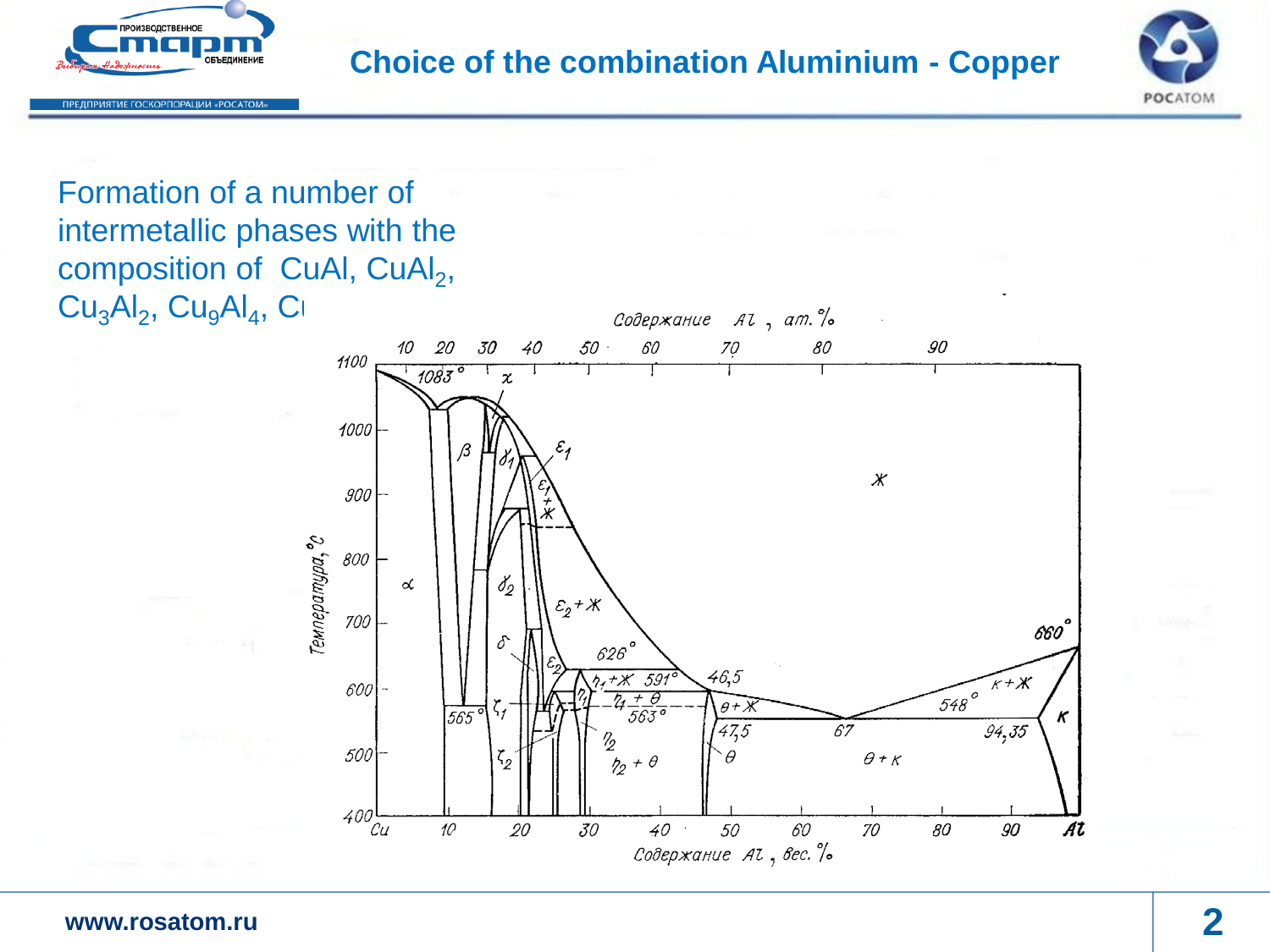

### **Technologies of getting composite material Al-Cu**



- 1. Explosion welding for getting semifinished items (sheet, pipe, shape) with the following mechanical and heat treatment in a finished state.
- 2. Application of aluminium layer with a gas-dynamic spraying onto copper article which was prepared beforehand with the following heat treatment to get specified intermetallic layer.
- 3. Galvanic sludge of copper on aluminium article which was prepared beforehand with the following heat treatment to get specified intermetalloid layer.





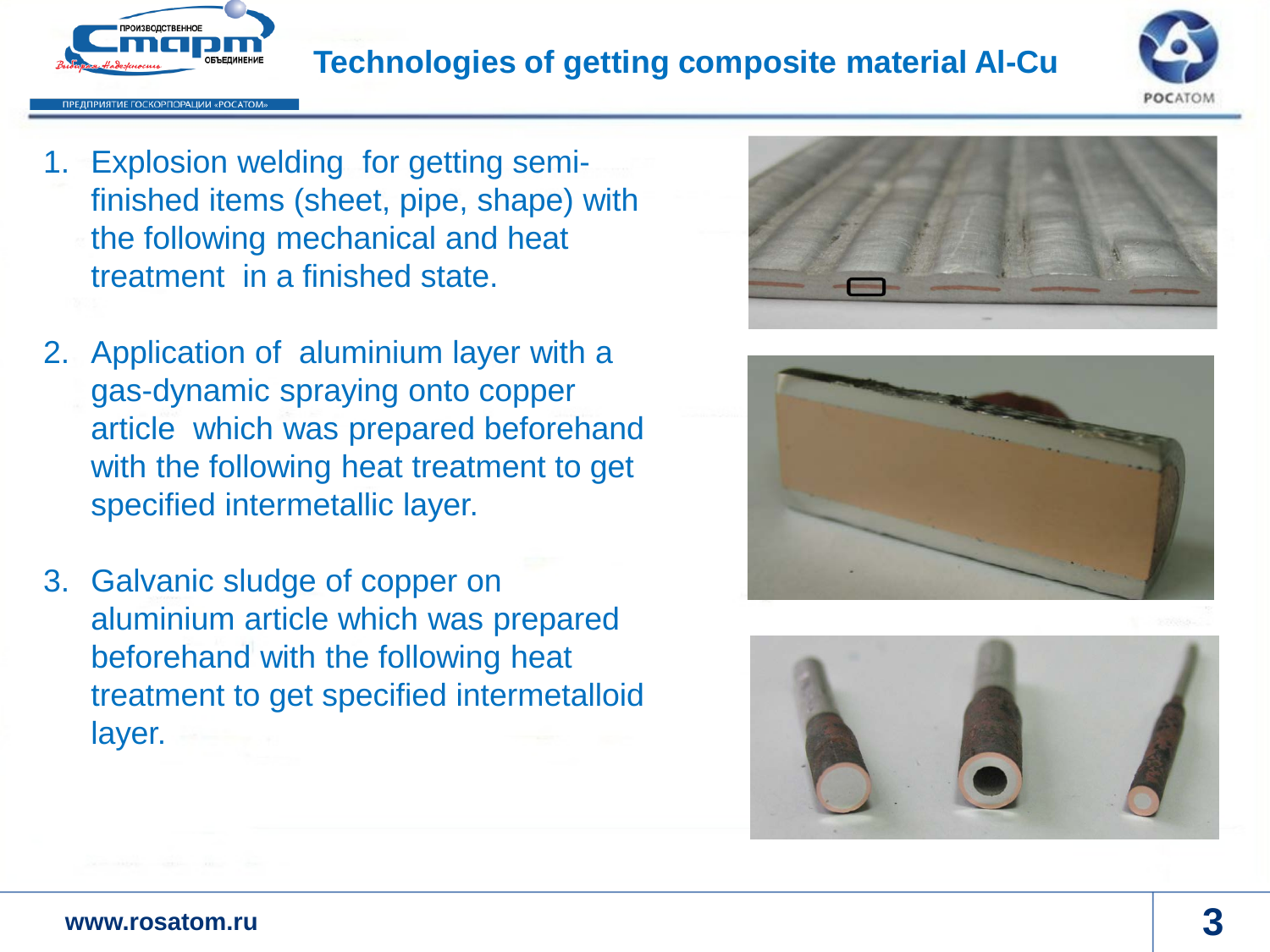

Initial state of samples derived from: *а*) explosion welding; *б*) gas-dynamic spraying (magnification ×100)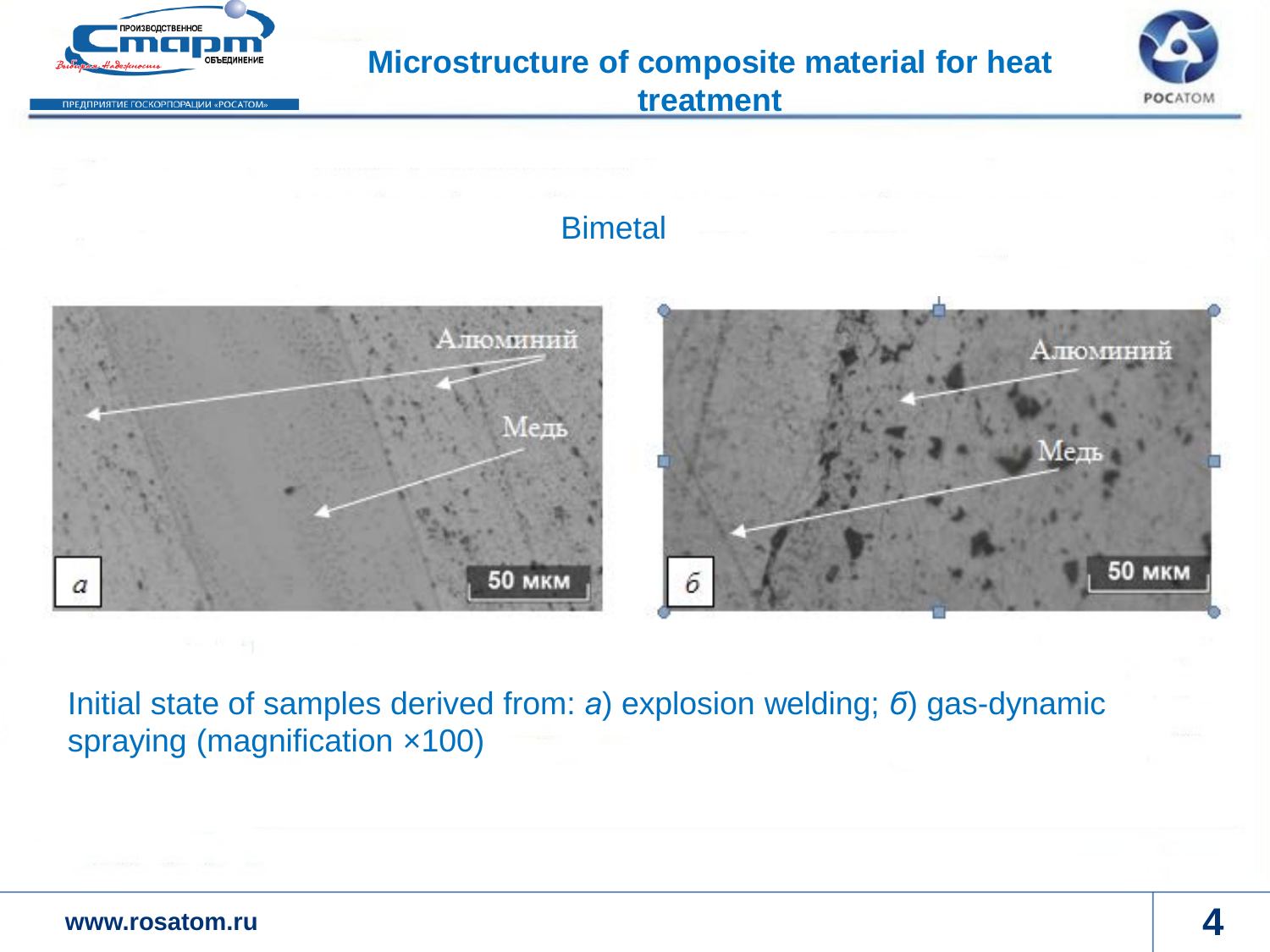

ПРЕДПРИЯТИЕ ГОСКОРПОРАЦИИ «РОСАТОМ»

#### **Characteristics of material (bimetal) before heat treatment**



| $N_2$<br>sample | <b>Method of producing</b>                             | Hardness of a layer, HV<br>$(kgf/mm^2)$         | <b>Yield</b> point, $\sigma_{0,2}$<br>$(kgf/mm^2)$ | Young's<br>modulus,<br>$f_{\rm cp}$<br>(Hz) |
|-----------------|--------------------------------------------------------|-------------------------------------------------|----------------------------------------------------|---------------------------------------------|
| 1.              | <b>Explosion</b> welding with<br>the following rolling | Copper M1 - 69HV<br><b>Aluminium AMr2 -93HV</b> | 3,1                                                | 12,53                                       |
| 2.              | <b>Gas-dynamic spraying of</b><br>aluminium            | CopperM1 - 54HV<br><b>Aluminium - 41HV</b>      | 3,3                                                | 14,3                                        |
| 3.              | <b>Galvanic sludge of</b><br>copper                    | Copper - 52HV<br>Aluminium AM u - 46HV          | 2,9                                                | 12,45                                       |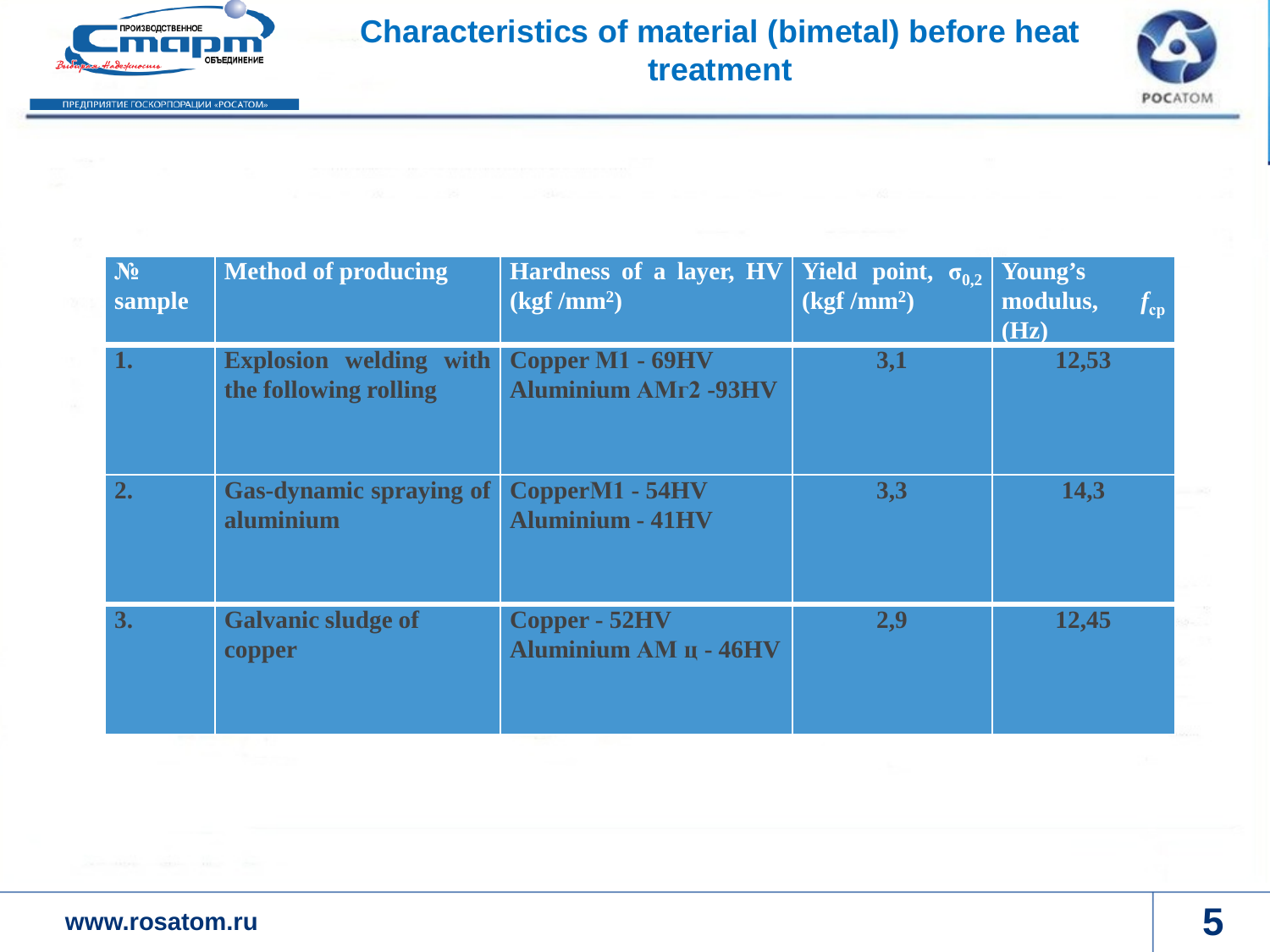

#### **Microstructure of composite material after heat**



**treatment**



Formation of intermetallic layer after heat treatment on the samples derived from explosion welding with the following rolling distribution of hardness on section (magnification ×100)



Formation of intermetallic layer after heat treatment on the samples derived from gas-dynamic spraying and distribution of hardness on section (magnification ×100)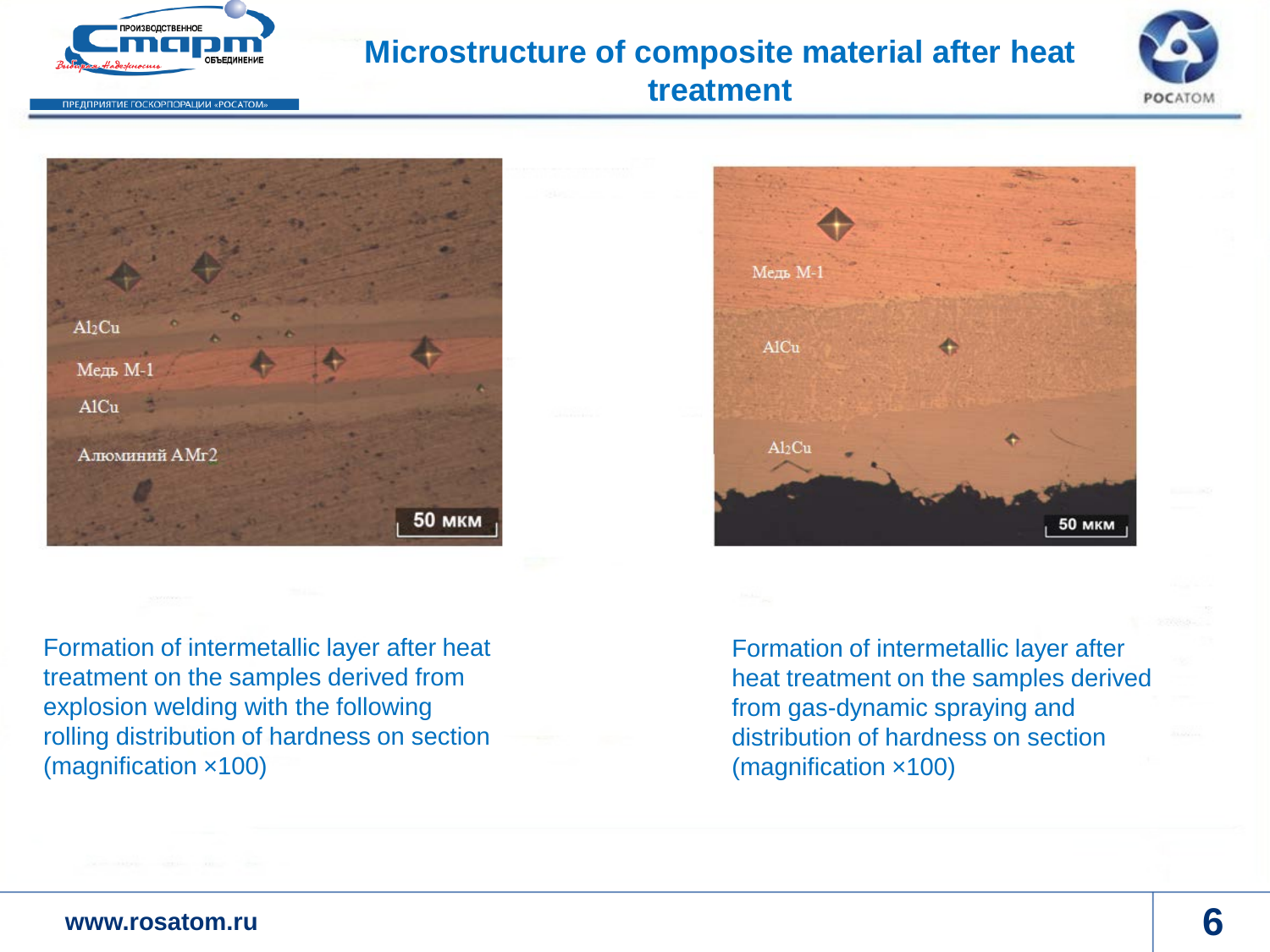

ПРЕДПРИЯТИЕ ГОСКОРПОРАЦИИ «РОСАТОМ»

#### **Характеристики материала после проведения термической обработки**



| <b>Nº sample</b> | <b>Method of producing</b>                                |                        | <b>Hardness of a</b><br>layer, $HV_{0.025}$<br>(kgf/mm <sup>2</sup> )               | <b>Yield point,</b><br>$\sigma_{0.2}$ (kgf /mm <sup>2</sup> ) | Young's<br>modulus, $f_{\rm co}$<br>(Hz) |
|------------------|-----------------------------------------------------------|------------------------|-------------------------------------------------------------------------------------|---------------------------------------------------------------|------------------------------------------|
| 1.               | <b>Explosion welding</b><br>with the following<br>rolling | Heat in el.<br>oven    | Al <sub>2</sub> Cu -665-752<br>AICu -481-534<br>Aluminium-44<br><b>Copper-51-54</b> | 10,2                                                          | 20,44                                    |
|                  |                                                           | Heat by el.<br>current |                                                                                     |                                                               |                                          |
| 2.               | <b>Gas-dynamic</b><br>spraying of<br>aluminium            | Heat in el.<br>oven    | Al <sub>2</sub> Cu -665-752<br>AICu -481-534<br><b>Copper-52-54</b>                 | 10,8                                                          | 21,61                                    |
|                  |                                                           | Heat by el.<br>current |                                                                                     |                                                               |                                          |
| 3.               | <b>Galvanic sludge of</b><br>copper                       | Heat in el.<br>oven    | Al <sub>2</sub> Cu -665-752<br>AICu -481-534                                        | <b>Fracture of the</b><br>sample                              | <b>Fracture of</b><br>the sample         |
|                  |                                                           | Heat by el.<br>current |                                                                                     |                                                               |                                          |